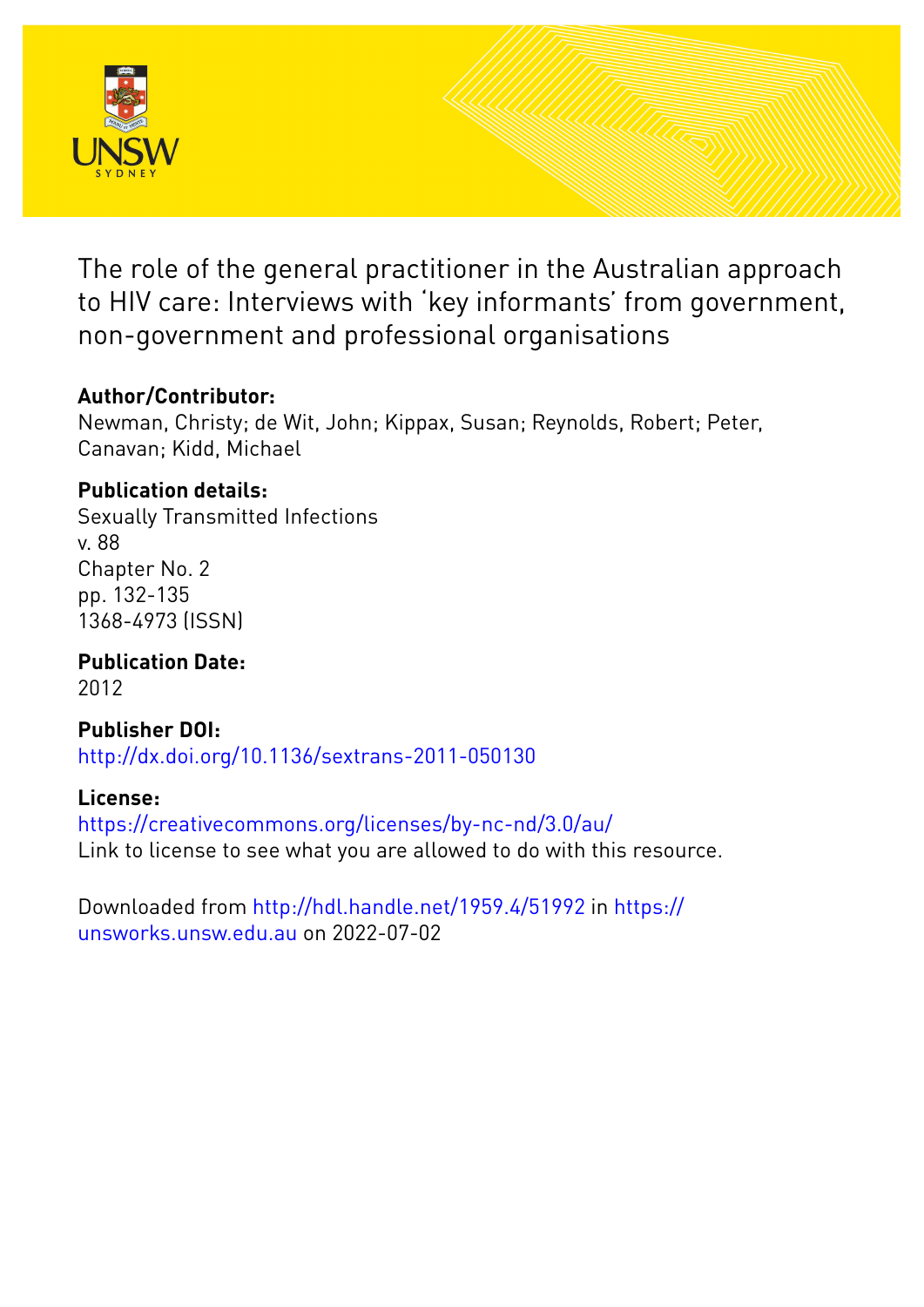This is an electronic version of an article published as:

Newman, C.E., de Wit, J.B., Kippax, S.C., Reynolds, R.H., Canavan, P.G., Kidd, M.R. (2012) The role of the general practitioner in the Australian approach to HIV care: Interviews with 'key informants' from government, non-government and professional organisations. *Sexually Transmitted Infections*, 88(2): 132-135. <http://dx.doi.org/10.1136/sextrans-2011-050130>

*Sexually Transmitted Infections* is available online at:<http://sti.bmj.com/>

# Title

The role of the general practitioner in the Australian approach to HIV care: Interviews with 'key informants' from government, non-government and professional organisations

## Corresponding author

Dr Christy E. Newman National Centre in HIV Social Research, Level 2 Robert Webster Building The University of New South Wales, Sydney NSW 2052, Australia Email: [c.newman@unsw.edu.au](mailto:c.newman@unsw.edu.au) Ph: +61 2 9385 4717 Fax: +61 2 9385 6455

## Co-authors

Professor John B.F. de Wit National Centre in HIV Social Research, Level 2 Robert Webster Building The University of New South Wales, Sydney NSW 2052, Australia

Emeritus Professor Susan C. Kippax Social Policy Research Centre, Level 2 John Goodsell Building The University of New South Wales, Sydney NSW 2052, Australia

Associate Professor Robert H. Reynolds Department of Modern History, Politics, International Relations and Security W6A, Macquarie University, Sydney NSW 2109, Australia

Mr Peter G. Canavan National Association of People Living with HIV/AIDS c/o PO Box 917, Newtown NSW 2042, Australia

Professor Michael R. Kidd Faculty of Health Sciences, GPO Box 2100 Flinders University, Adelaide SA 5001, Australia

Keywords (Up to five): HIV; Qualitative Research; Primary Care; General Practice; Health Services Research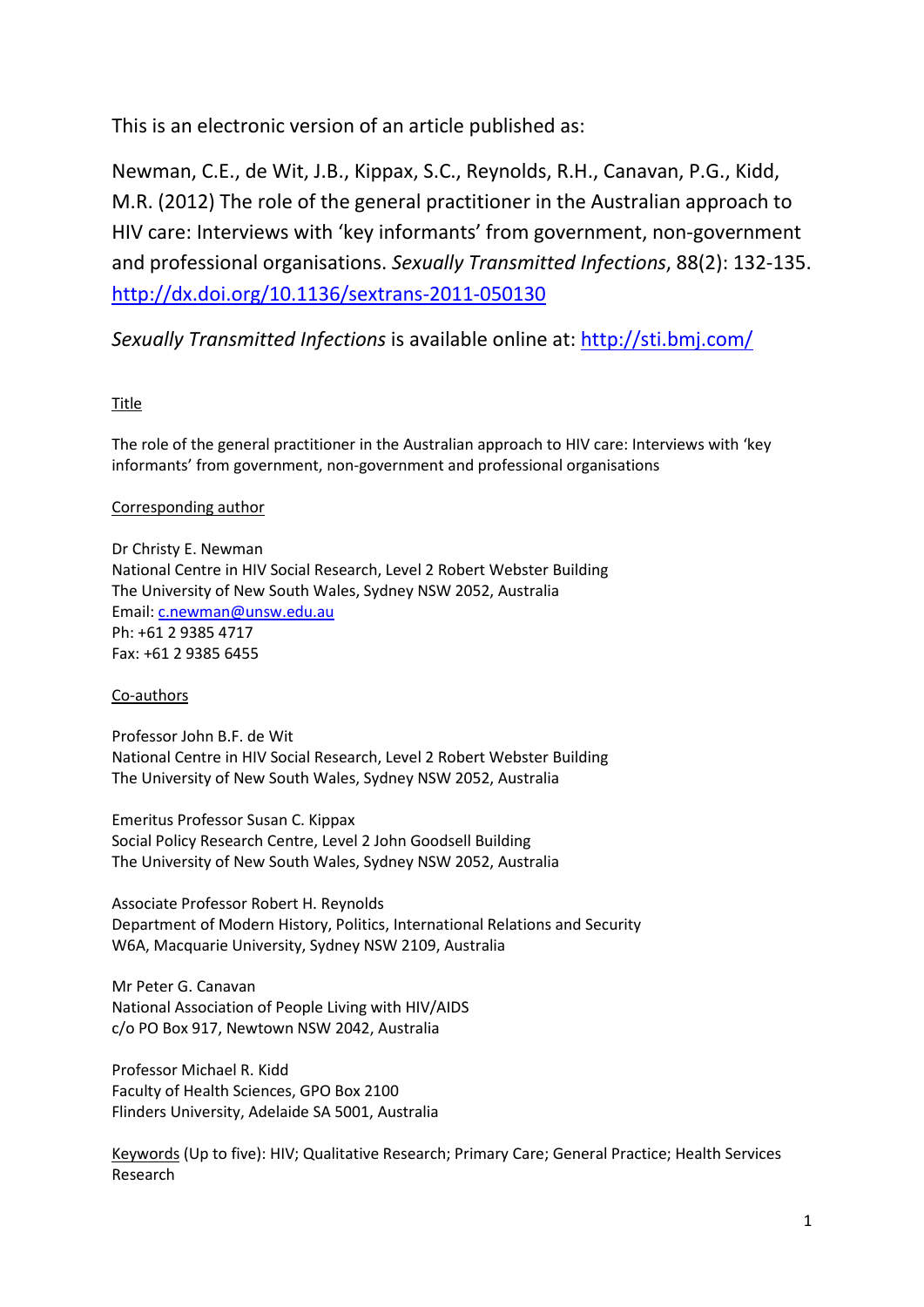#### Key messages

- In Australia, HIV care is partly provided by skilled medical practitioners with a 'special interest' in HIV medicine working in private general practice
- Advances in HIV treatment and demographic and geographic shifts among people living with HIV and the general practitioner workforce are testing the sustainability of this approach
- Professionals holding senior roles in organisations that influence Australian HIV care policy identified strengths and challenges facing this role for general practitioners
- They recommend that general practitioners need flexible models of training and accreditation, support in strengthening relationships, and assistance in achieving service accessibility

#### **Abstract**

Objectives: HIV care is provided in a range of settings in Australia, but advances in HIV treatment and demographic and geographic changes in the affected population and general practitioner (GP) workforce are testing the sustainability of the special role for GPs. This paper explores how a group of 'key informants' described the role of the GP in the Australian approach to HIV care, and conceptualised the challenges currently inspiring debate around future models of care.

Methods: A thematic analysis was conducted of semi-structured interviews carried out in 2010 with 24 professionals holding senior roles in government, non-government and professional organisations that influence Australian HIV care policy.

Results: The strengths of the role of the GP were described as their community setting, collaborative partnership with other medical and health professions, and focus on patient needs. A number of associated challenges were also identified including the different needs of high and low HIV caseload GPs, the changing expectations of professional roles in general practice, and barriers to service accessibility for people living with HIV.

Conclusions: While there are many advantages to delivering HIV services in primary care, GPs need flexible models of training and accreditation, support in strengthening relationships with other health and medical professionals, and assistance in achieving service accessibility. Consideration of how to support the GP workforce so that care can be made available in the broadest range of geographical and service settings is also critical if systems of HIV care delivery are to be realistic, cost-effective and meet consumer needs.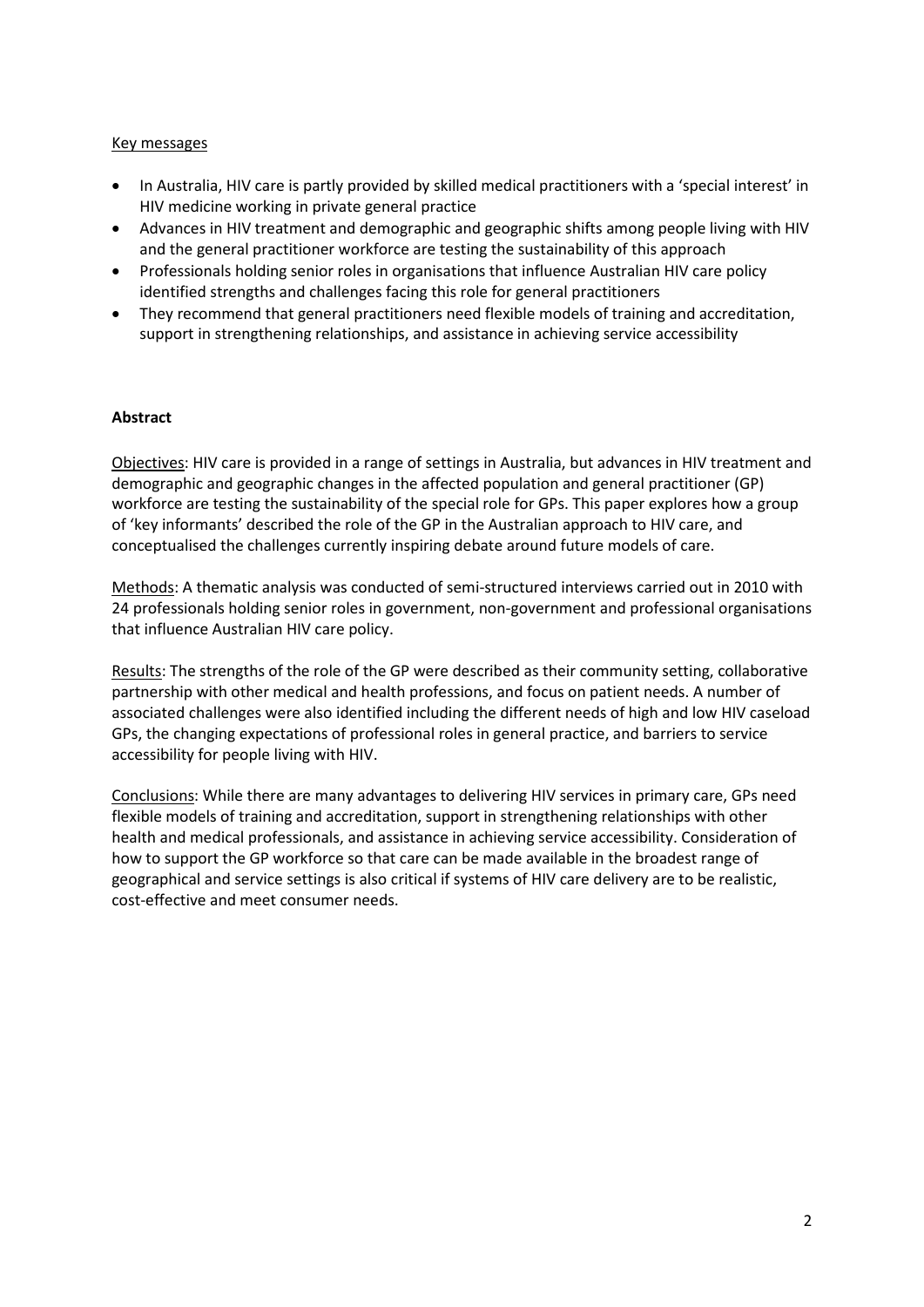#### **INTRODUCTION**

The advent of HIV infection challenged the design of health systems in every part of the world. In Australia, the population of people living with HIV is relatively small [1] and the effective delivery of HIV treatments has in most cases transformed care needs from acute to chronic. However, the number of people infected with HIV is gradually increasing each year, and new infections are being seen in a growing number of heterosexual men and women, in addition to the main affected population of gay-identified men or men who have sex with men [1-2]. People living with HIV are also moving increasingly away from the main urban centres, which is testing the current approach to providing HIV care around the country [3-4].

This care is currently provided in a range of settings, including public hospital outpatient units, sexual health centres and specialist HIV clinics, but a particular feature is the role of the skilled and accredited medical practitioner working in private general practice [5-7]. General practitioners (GPs) have been providing care to people living with HIV since the start of the epidemic [8], and many of those GPs have developed and sustained a 'special interest' in HIV medicine [article in press] and have been accredited as 's100 prescribers' (ie. authorised to prescribe HIV medications as regulated by the 'Section 100' Highly Specialised Drugs Program), particularly those working in 'high caseload' practices in the large capital cities which care for many people with HIV infection [9].

This role for GPs has been recognised as contributing to Australia's comparative success in HIV prevention, treatment and care [7, 10], and enabling the development of close and trusting relationships between GPs and the populations most affected by HIV in Australia [5, 11-12]. However, advances in HIV treatment and ongoing demographic and geographic shifts among both the affected population and the GP workforce are testing the sustainability of this approach [3, 7, 13]. Ongoing reform of the health care system has also led to changes in how GP services are delivered and accessed including, for some high HIV caseload practices, the decision to move from 'bulk-billing' (ie. no out of pocket costs for patients) to charging a 'gap fee' (ie. patients pay the difference between the total cost of the consultation and the government reimbursement).

Profession, government and community concern has been expressed about whether sufficient numbers of new GPs are taking up prescriber training to enable HIV care needs to be met in the coming years. For example, Australia's Sixth National HIV Strategy (2010-2013) has recognised recruitment and retention issues among the s100 prescriber GP workforce [10], and in response to this and a range of other issues facing HIV health systems in Australia, the Australasian Society for HIV Medicine and the National Association of People Living with HIV/AIDS conducted a collaborative project in 2009 on *Models of Access and Clinical Service Delivery for HIV Positive People Living in Australia*, from which the final report claimed that:

... to comprehensively address Australia's health workforce problems (and therefore address HIV workforce issues) will require a grand plan and cooperation across all levels of government and the private sector. This is unlikely in the short term, so we are left with considering what has been effective and applying that or testing models that have shown some promise [7: 33].

In other comparable international contexts, the 'reincorporation of primary care providers into the spectrum of HIV care' [14: 1] has become an explicit interest of policy debate regarding the changing needs and contextual conditions of contemporary HIV health systems. Supporting access to quality HIV care is deemed to be important both for equity and to prevent the serious personal and system costs of inadequate HIV care and treatment, particularly late entry to HIV treatment [15].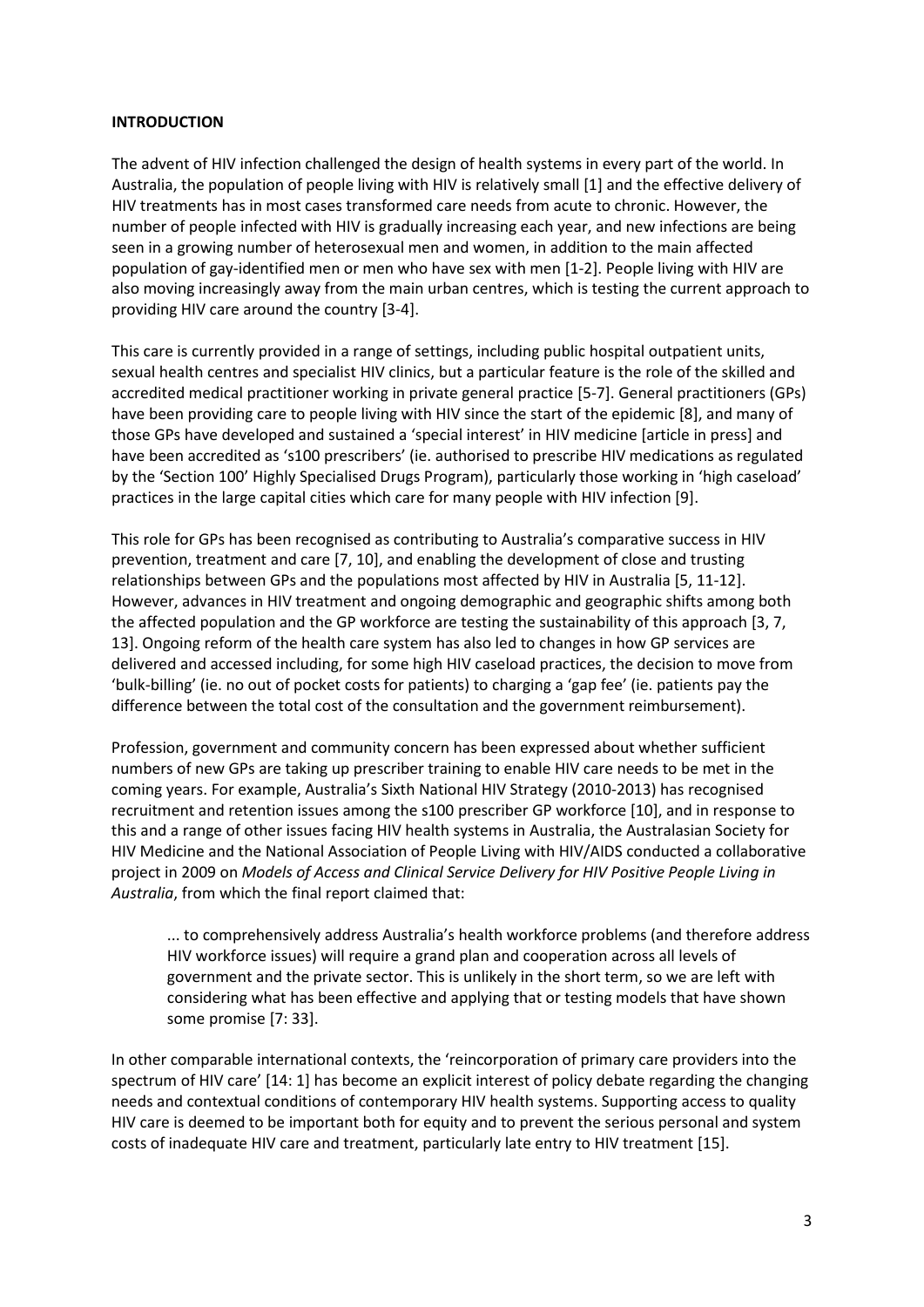This paper contributes to these debates by considering how a group of policy 'key informants' described the strengths and challenges associated with the role of the GP in the Australian approach to HIV care, and what this might suggest about ways forward in both Australia and comparable health service settings in other developed nations.

#### **METHODS**

This paper reports on semi-structured interviews conducted with senior professionals working in government, non-government and professional organisations which influence the ongoing review and development of HIV health care policy in Australia. Ethics approvals for the study were received from the National Research and Evaluation Ethics Committee of the Royal Australian College of General Practitioners and the Human Research Ethics Committees of participating universities.

Semi-structured, face-to-face (14) and telephone (10) interviews were conducted between February and April 2010 with a range of professionals who were purposively recruited by the study investigators on the basis of their expertise in relation to this topic. Before the start of each interview, written consent was secured from the participants who were interviewed face-to-face, and verbal consent (following a structured protocol) was obtained from the participants interviewed by phone. All participants were offered AU\$150 reimbursement.

More men (17) than women (7) took part in interviews and five self-disclosed as HIV positive. Professional backgrounds included medicine (10), allied health (3), community sector (3), public sector (3) and 'other' (5). The setting in which they were currently employed or engaged was split across the non-government (10), government (7) and professional education/training (7) sectors. Scope of interest in relation to HIV was mostly state-level (12) and national (9), and three participants were focused on particular affected populations.

Analysis of the deidentified transcripts followed the Braun and Clarke [16] guidelines for thematic analysis which involves an inductive, constant-comparative approach to identifying recurrent themes and divergent variations, assisted by the qualitative analysis software NViVo 9.

## **RESULTS**

Many dimensions of the role of the GP in the Australian approach to HIV care were described by this group of key informants, including the following strengths.

The *community setting* in which much HIV care is provided was described as a special feature of the Australian response – at least among developed countries – particularly because of the role that GPs have played as HIV medication prescribers since the introduction of antiretroviral medications:

[N]o other place in the world allowed general practitioners to do this level of work and to get this special authority for the prescribing. … And I don't think we would have come as far with clinical care and management if we hadn't have had a system that allowed people outside of the hospital base to do this work … I think the strength of the response but also the health of this community has been linked to the fact that we had general practitioners allowed to deliver that care. [KI\_03; non-government organisation]

As noted here, the belief was consistently expressed across these interviews that GPs had played an essential role in the HIV response, and that their role could be (at least partly) recognised for contributing to the relative successes of HIV prevention and treatment in Australia. Reasons posited for this included that GPs were able to build trusting relationships with their HIV positive patients as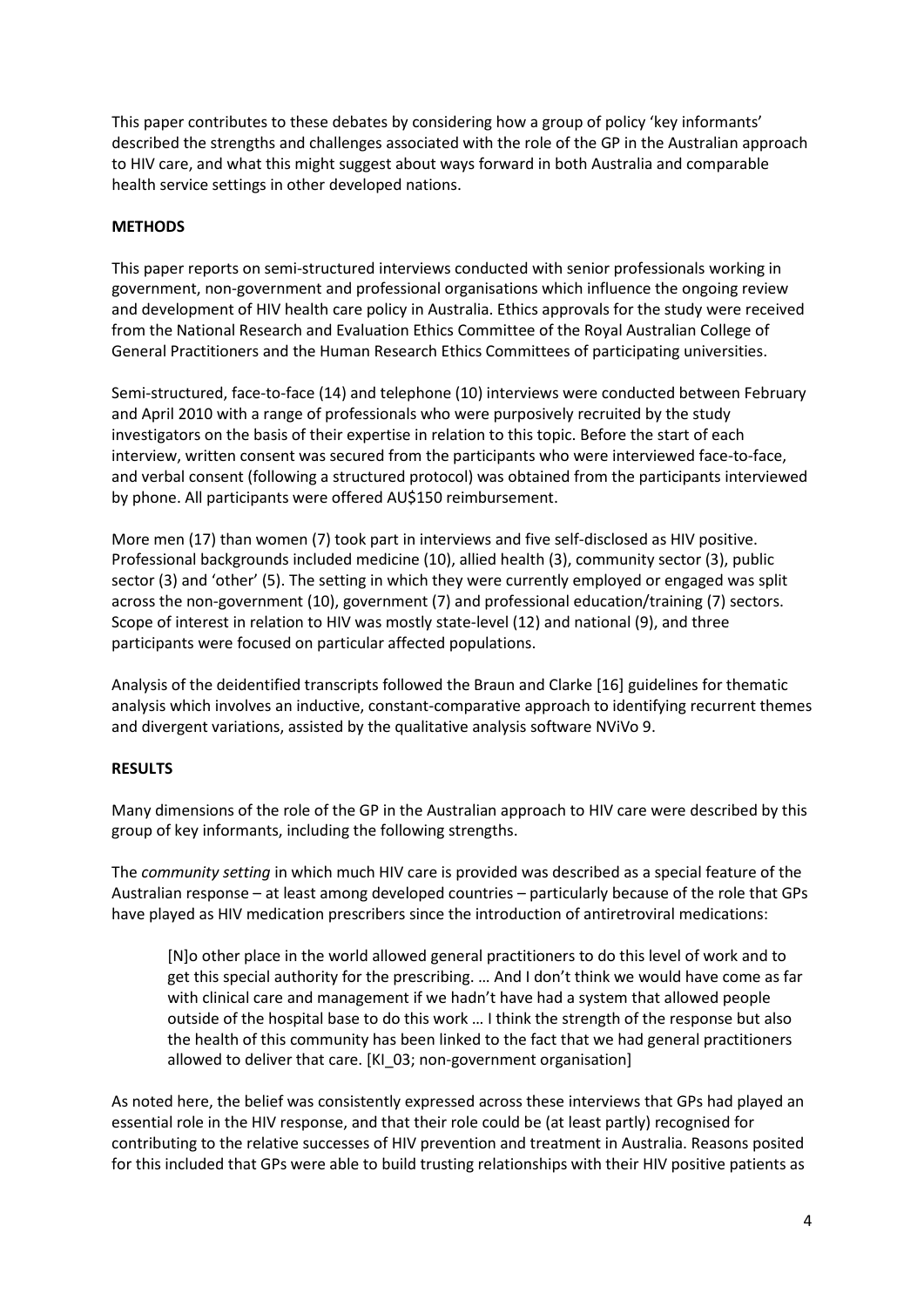they could see them regularly and over a long period of time, and that GPs were better placed to provide a 'whole-person' approach to care, which is broadly believed to improve outcomes.

Another strength of the role of the GP in the Australian response to HIV care focused on their effective *collaboration across professions*. It was broadly assumed that people living with HIV benefited immensely from the close working relationships that GPs were able to establish with other health and medical professionals who provided specialist or allied health expertise and support:

[W]e've traditionally had very good shared care arrangements [with] tertiary providers ... But [GPs] do not have the time to help people [living with HIV] sort out the plethora of issues that they present with. And they do need ... particularly nurses to help them ... [and to] provide a liaison [with] allied health services but also the health promotion programs and the community based organizations. So [there is a] hope that that nurse led model... will attract more GPs into the area. [KI\_18; government organisation]

This quote acknowledges the strength of the team-based approach to HIV care that is believed to have characterised the Australian clinical response to the epidemic, with the GP conceptualised as central to that approach. However, it also recognises that GPs need a whole range of supports in order to provide effective multidisciplinary and 'interprofessional' [17] care, and that the recruitment and retention of GPs in this area is likely to be very much dependent on ensuring that opportunities for collaborative sharing of clinical roles is supported and grown.

Finally, a *focus on patient needs* was also described as a key strength of the role of the GP. HIV community or consumer advocates have actively shaped debates around appropriate and effective ways to support people living with HIV infection, and this 'partnership' with government, research and clinical sectors has ensured that health service decisions have remained (at least relatively) responsive to patient needs over time:

[G]enerally people with HIV ... have a very high level of trust for their GP ... So for people then to agree to have more of a shared care type of a model between, not between primary and acute care but between two different types of primary care practitioners, that could be a bit of a challenge ... But I do think that, you know, with workforce issues and workforce shortages in primary care, these issues need to be considered and addressed. [KI\_08; government organisation]

This quote demonstrates the emphasis in these interviews on ensuring that HIV health systems are always designed around patient needs. The current debates around how to strengthen care models in this sector are mentioned here, focusing on the impact on patients of the proposal to recruit more GPs and other primary care professionals into the care of people with HIV through a 'shared care' arrangement with experienced s100 prescriber GPs.

While these 'strengths' were consistently voiced, this does not mean that GPs were viewed by these key informants as holding a straightforward or uncomplicated position within this health system. A number of associated challenges were also described.

The recurrent 'challenges' related to the number of patients with HIV infection that a GP needs in order to justify the time it takes to keep their clinical skills and knowledge in this area up to date. This issue is described in shorthand as *caseload*, and has significant implications for the engagement of GPs in HIV as an area of special interest: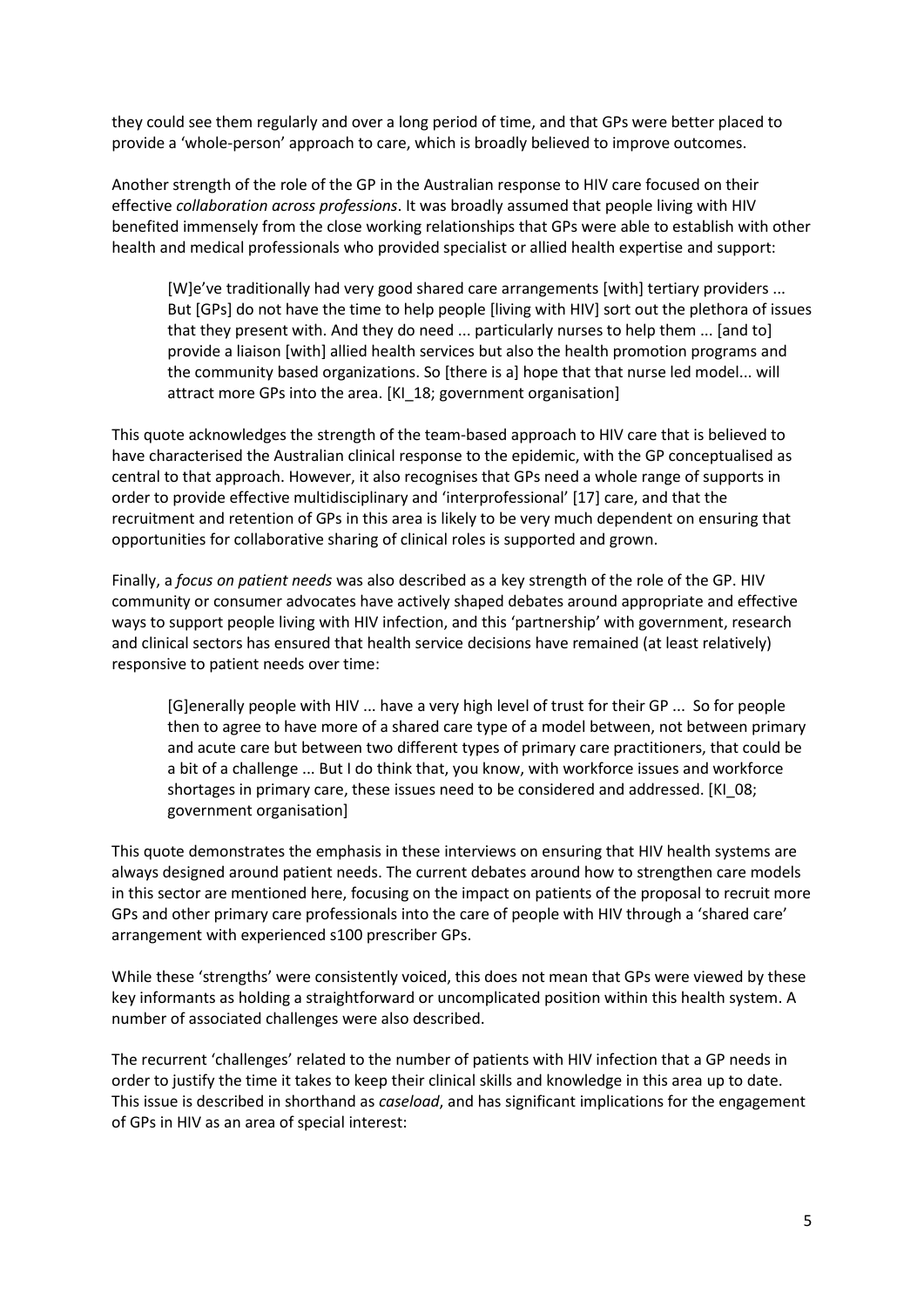[I]f you have a high caseload, it can really colour your view of the world. However, you do need a minimum amount ... to ensure that you give the appropriate treatment because you need to maintain your skills ... [A]nd it's hard for people in rural and remote areas in this situation because they might only have one or two patients ... Whereas if you work in a clinic that has a lot of patients, you can usually ask other people to, you know, two heads always sort out the problem ... And I certainly think there is a healthy number of cases ... The 'Goldilocks' number ... Not too many, not [too few], just right? Yeah, I'd just say fifteen to twenty five percent, if I had to put a number on it. [KI\_12; professional organisation]

This quote emphasises the different experiences of GPs working in high HIV caseload practices (mostly in the central metropolitan areas of the largest capital cities) alongside several other prescriber GPs with whom one can share the load, compared with those working in isolation in low HIV caseload practices (mostly in regional areas, but also in non-HIV-specialist GP clinics in urban areas). This quote is particularly interesting for how it frames these issues not only as a system challenge that impacts on patient need but also as potentially threatening to the health and wellbeing of the individual GP.

Another challenge identified here is the *changing expectations of professional roles* that are described as a feature of general practice and primary health care more generally, but particularly of the 'interprofessional' [17] dynamics within the Australian approach to HIV care:

[GPs], for a lot of specialists, are seen as general practice. General practitioners are not general practice anymore. Every single general practitioner has to specialise in some way. And so there is this mismatch ... And I think it's not a HIV-specific thing. I think it's evolved because of what GPs are now forced to go through … Sorting out how an individual with HIV is co-managed, I think is quite important ... [but] the second issue for me is ... how these doctors between themselves handle their relationships and treat each other. [KI\_06; professional organisation]

Two main issues are being negotiated in this quote. The first relates to the debates arising within the medical profession around how to conceptualise and value the specialist expertise held by GPs with a particular 'special interest', of which HIV is a good example [article in press]. The second relates to the ways in which clinicians approach their interactions with other health and medical professionals. For this key informant, the relational aspects of HIV care are critical to achieving quality in care delivery.

The final issue described as a challenge for the role of the GP in the Australian response to HIV relates to *barriers to service accessibility* for people living with HIV.

[The Australian response to HIV care] has been based through the GPs, predominantly, and more or less out there in the community ... It's been very good for the people who need care and treatment, it's been much better for the clinicians who provide it, and it's been much better for the budgets ... Perhaps where that breaks down a little is where you get out of Sydney and go to the rural and regional areas ... So how they get access to clinical care out there is a problem ... [which] needs a lot of creative thought about how we might secure those same excellent outcomes for the next twenty five years. (KI\_23; non-government organisation)

This quote is focused on clinical service access issues for people living with HIV in rural and regional areas, but access was also raised as an issue in terms of cost, the limited availability of appointments (particularly in high HIV caseload practices), and the physical accessibility of clinics in terms of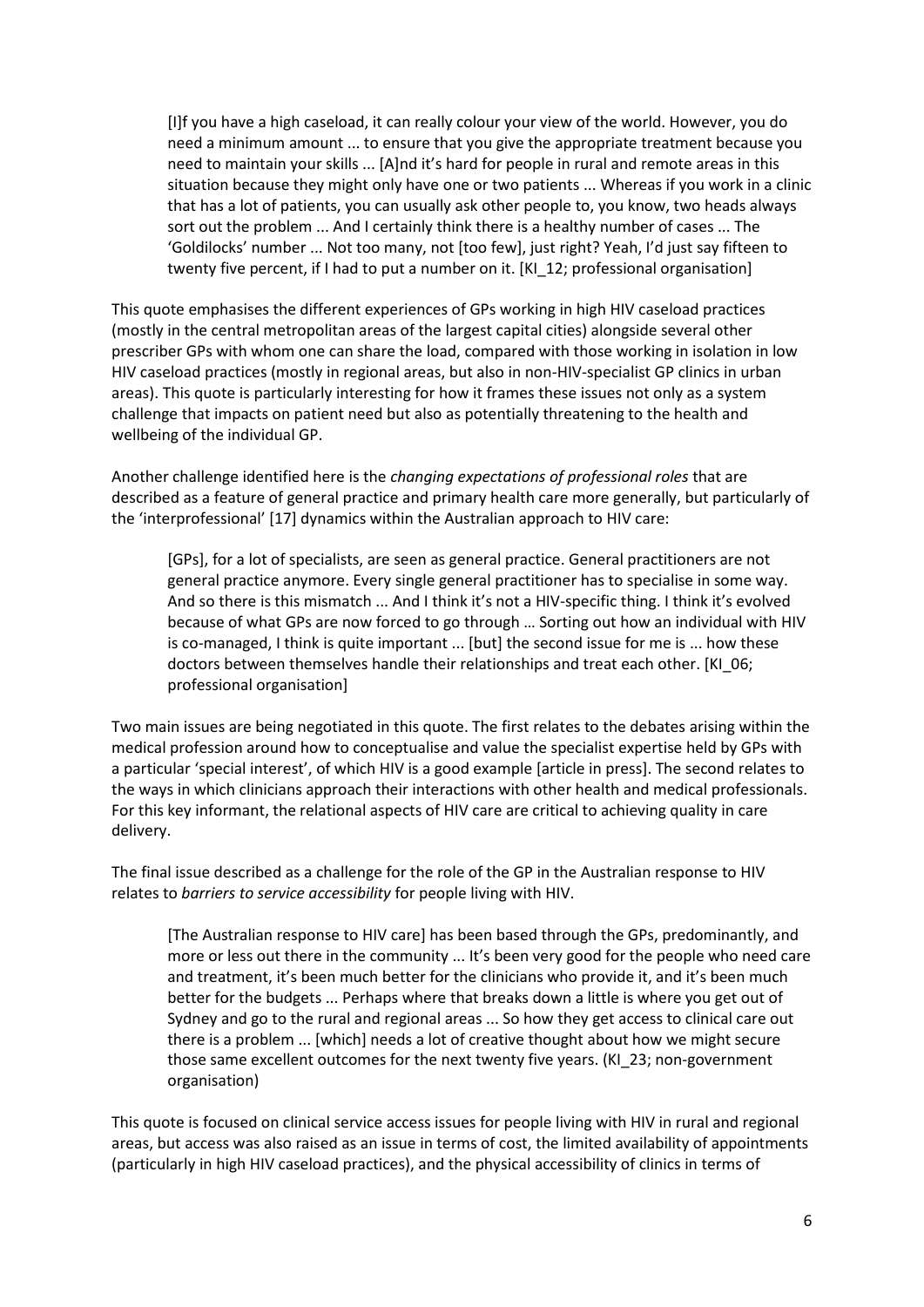location and building design. These debates suggest that as the needs of people with HIV change through ageing, geographical spread, and shifts in demographic characteristics (particularly gender, sexuality and ethnicity), the protection of both HIV care accessibility and quality is likely to become increasingly difficult.

#### **CONCLUSIONS**

In our interviews with senior professionals who influence HIV care policy in Australia, the strengths of the role of the GP in the Australian approach to HIV care were described as their community setting, collaborative partnership with other medical and health professions, and focus on patient needs. However, they also identified a number of associated challenges particularly organised around the different needs of high and low HIV caseload GPs, the changing expectations of professional roles in general practice, and barriers to service accessibility for people living with HIV.

There are limitations to our analysis, particularly in that we do not include first person accounts from HIV clinicians (they comprise the second part of our study), and we are focused on the role of the general or 'family' practitioner, which is not necessarily a typical role in other HIV health systems. Nonetheless, we believe it is valuable to consider both the strengths and challenges of the Australian approach, which has been lauded for its successes, but is nonetheless now facing a range of new and continuing pressures on the delivery of HIV clinical services. We also believe that understanding how health service issues are conceptualised and framed by policy key informants can reveal important dimensions of the ways in which health system reform is undertaken.

Our results suggest that there are indeed many benefits of delivering HIV care in primary care settings, particularly if that includes a central role for a GP (or equivalent clinical position). However, our analysis also suggests that the ways in which GPs are engaged and supported as part of that system of care requires considerable attention and flexibility. In particular, the systems through which GP participation in HIV care is regulated and supported must take better account of the different needs of high and low HIV caseload clinicians. Pilot projects are being rolled out in various geographical and service settings around Australia to explore new ways of responding to this issue, including pairing experienced and inexperienced GPs in formal 'shared care' arrangements [18].

The need for multidisciplinary and 'interprofessional' approaches to HIV care delivery is also important. Our key informants believed this was an essential aspect of quality care, particularly as the population of people living with HIV age and their clinical and social needs continue to diversify. However, GPs in particular are seen to require support in developing and strengthening relationships with other health and medical professionals, and in ensuring that the complexities of delivering effective HIV care in primary care settings does not further exacerbate issues with recruitment and retention among this workforce.

Finally, while it is clearly important that the design of an HIV health system be responsive to the changing needs of people living with HIV, our analysis suggests that one of the most important issues for patients is service accessibility. As noted in the US context, supporting access to quality HIV care is important to both protect equity and prevent the serious personal and system costs of inadequate HIV care and treatment [15]. Careful consideration of how to support the GP workforce so that care is available in the broadest range of geographical and service settings is critical if proposed changes to the current systems of HIV care delivery are to be realistic and appropriate to both costs and consumer needs.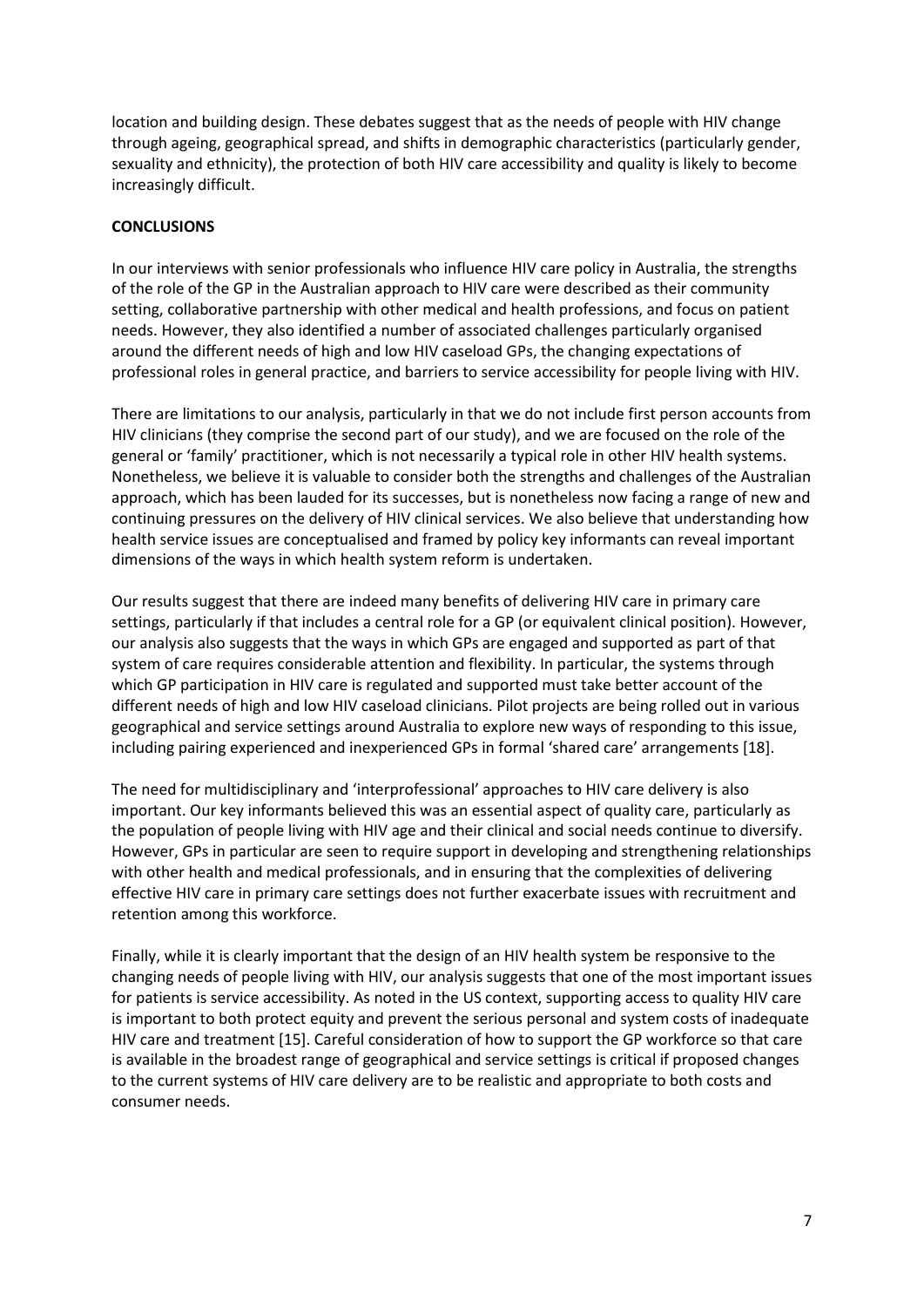### **Acknowledgements**

Many thanks to the key informants who agreed to take part in interviews for this project. Thanks also to our helpful Expert Committee members including Ms Levinia Crooks AM, Mr David McGuigan, Dr Mark Bloch, Mr Ian Watts, Dr Ronald McCoy, Ms Linda Forbes, Dr Jeanne Ellard, Associate Professor Marilyn McMurchie OAM, Dr Catherine Pell, Dr William Donohue and Dr David Ellis.

### **Competing interests**

None declared

### **Funding**

This study was funded by a Project Grant (568632) from the Australian Government's National Health and Medical Research Council. In addition to competitive grant funding schemes, National Centre in HIV Social Research projects are partly or fully funded by the Australian Government Department of Health and Ageing.

### **Contributions**

CEN was responsible for the original study concept and funding application, recording most of the interviews, and conducting the analysis and first written draft of the manuscript. JDW and MK were the most senior members of the research team, providing oversight of the study concept and funding application, data collection and analysis procedures, and redrafting of the manuscript. PC, RR and SK also provided expert contributions to the study concept and funding application, data analysis and manuscript preparation with particular contributions relating to their areas of expertise in (respectively) consumer representation, historical perspectives, and social research methodology. All authors contributed significantly to the content of the manuscript.

#### **Permissions**

The Corresponding Author has the right to grant on behalf of all authors and does grant on behalf of all authors, an exclusive licence (or non exclusive for government employees) on a worldwide basis to the BMJ Publishing Group Ltd to permit this article (if accepted) to be published in STI and any other BMJPGL products and sub-licences such use and exploit all subsidiary rights, as set out in our licence http://group.bmj.com/products/journals/instructions-for-authors/licence-forms.

#### **References**

1 NCHECR. HIV/AIDS, viral hepatitis and sexually transmissible infections in Australia: Annual Surveillance Report. Sydney: National Centre in HIV Epidemiology and Clinical Research, The University of New South Wales 2010.

[http://www.med.unsw.edu.au/nchecrweb.nsf/resources/SurvRep07/\\$file/ASR2010-rev1.pdf](http://www.med.unsw.edu.au/nchecrweb.nsf/resources/SurvRep07/$file/ASR2010-rev1.pdf) 2 Guy RJ, McDonald AM, Bartlett MJ, Murray JC, Giele CM, Davey TM, et al. HIV diagnoses in Australia: Diverging epidemics within a low-prevalence country. Med J Aust 2007;**187**(8):437-40. 3 Jansson J, Wilson D, Watson J. Mapping HIV outcomes: geographical and clinical forecasts of numbers of people living with HIV in Australia. Sydney: National Centre in HIV Epidemiology and Clinical Research; National Association of People Living with HIV/AIDS 2010. <http://napwa.org.au/files/ReportMappingHIVOutcomes.pdf>

4 Carman M, Grierson J, Pitts M, Hurley M, Power J. Trends in the location of the HIV-positive population in Australia: Implications for access to healthcare services and delivery. Sex Health 2009;**7**:154-8[. http://www.publish.csiro.au/?act=view\\_file&file\\_id=SH09063.pdf](http://www.publish.csiro.au/?act=view_file&file_id=SH09063.pdf)

5 Pell C, Donohoe S, Conway D. Health care services for men who have sex with men in different Australian states and territories since the emergence of HIV. Sex Health 2008;**5**(2):161-8. [http://www.publish.csiro.au/?act=view\\_file&file\\_id=SH07101.pdf](http://www.publish.csiro.au/?act=view_file&file_id=SH07101.pdf)